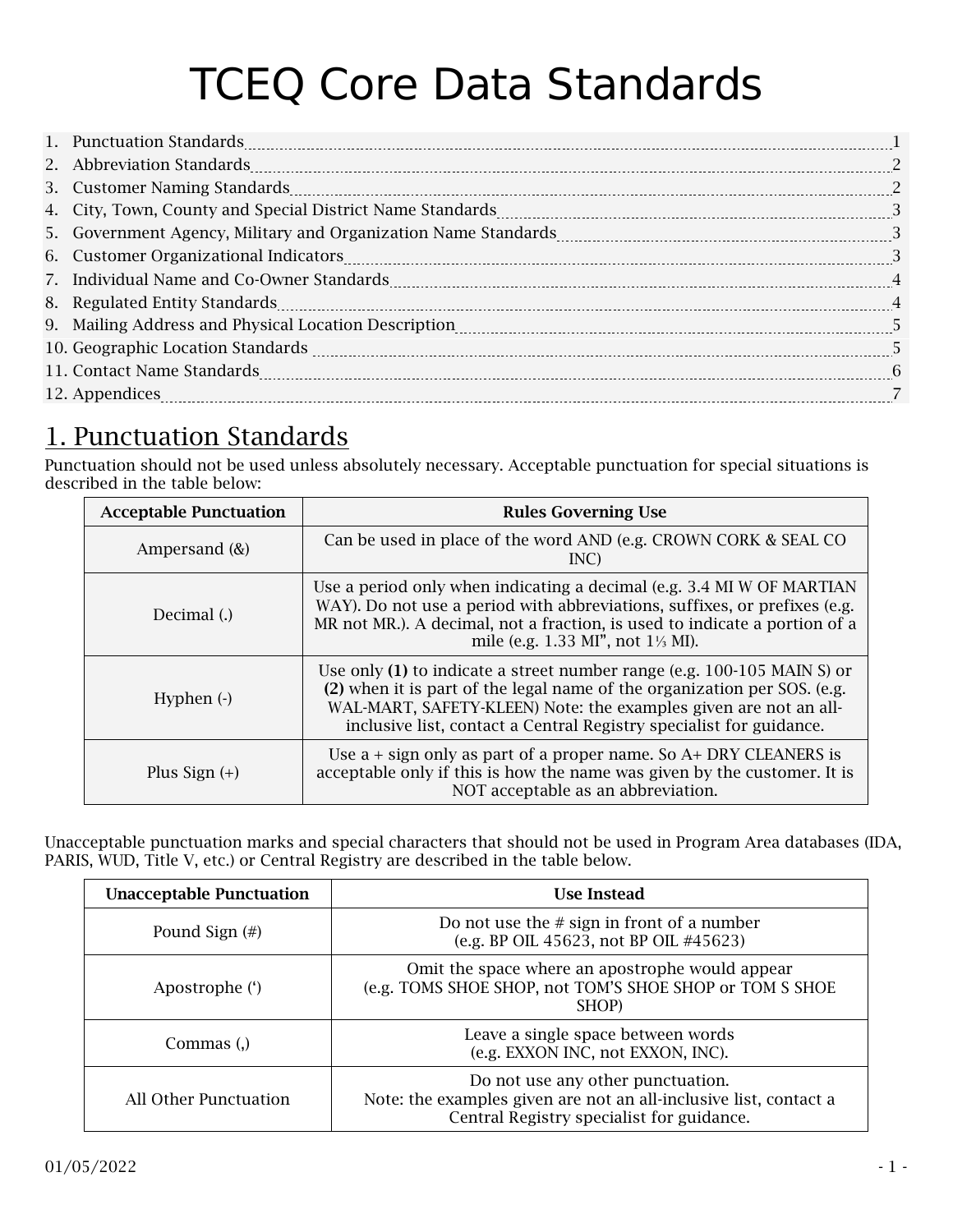# <span id="page-1-0"></span>2. Abbreviation Standards

Abbreviations should only be used in the case of space limitations or when the abbreviation is in common usage. No other abbreviations should be used. Follow the guidelines below.

- For space limitations, reference Appendix C.
- Omit the space in personal names (e.g. "Mac Donald" or "Mc Donald" should be entered as "MACDONALD" or "MCDONALD").
- Remove "THE" from the beginning of the Regulated Entity name, unless it is part of the Legal name of their Organization per SOS/CPA. In SOS the name is ("THE OIL CAN INC."), correct entry is (e.g. "THE OIL CAN").
- List ordinal numbers (e.g. "1ST" or "FIRST") for the Regulated Entity name when it is part of the legal name of the organization per SOS/CPA.
- Addresses should be verifiable with USPS, reference Appendix B.

### 3. Customer Name Standards

A "Customer" is an Individual or Organization responsible for one or more Regulated Entities.

In order to distinguish an Individual from an Organization, the following definitions should be used:

*Individual* - A person that is of interest to the Agency due to that person's interactions with one or more Regulated Entities (e.g. a person who is responsible for a site.)

*Organization* - A business, governmental body, association, or other entity (corporation, partnership, trust, etc.) that owns, operates, is responsible for, or is otherwise affiliated with a Regulated Entity. Organizations represent legal entities and may have organizational endings in their names (e.g. CO, INC, etc.).

Customer Legal - The Legal Name of an Individual must be entered as used by the individual in a government issued ID. The Legal Name of an Organization must be verified and entered into the system as it is shown on the [Texas Secretary of State \(SOS\)](http://direct.sos.state.tx.us/acct/acct-login.asp) website. If the Customer Name cannot be located in SOS, it should be verified and entered as shown on the [Texas Comptroller of Public Accounts \(CPA\) website](https://ourcpa.cpa.state.tx.us/coa/Index.html)*. If the Customer's name cannot be located on either the SOS or CPA website, the Program Area-specific policy should be used to identify the correct Customer Name for use in the databases. T*he Legal Name of a Customer should be entered in "Title Case" with all applicable punctuation. In the case of a space limitation, refer to Section 2 and/or Appendix A for abbreviation standards.

Customer Individual Name - The Individual must be entered as used by the individual in a government issued ID.

Customer Organization Name - The Organization Name must be verified and entered into the system as it is shown on the [Texas Secretary of State \(SOS\)](http://direct.sos.state.tx.us/acct/acct-login.asp) website. If the Customer Name cannot be located in SOS, it should be verified and entered as shown on the [Texas Comptroller of Public Accounts \(CPA\) website](https://ourcpa.cpa.state.tx.us/coa/Index.html)*.* The formatting of the Customer's Name will be the Customer's Legal Name without punctuation.

e.g. Legal Name  $=$  John A. Smith Jr. Individual Name  $=$  SMITH, JOHN A JR e.g. Legal Name  $=$  Faraday's Cookie World, Inc.

Organization Name = FARADAYS COOKIE WORLD INC

Assumed Names / DBA's As of June 10<sup>th</sup>, 2009 by order of the Deputy Director of OPR, the Agency will no longer prepare authorizations in the name of an Assumed Name. All authorizations (i.e. permits, registrations, etc.) should be prepared in the name of the legal entity and there should be a direct match between the Agency's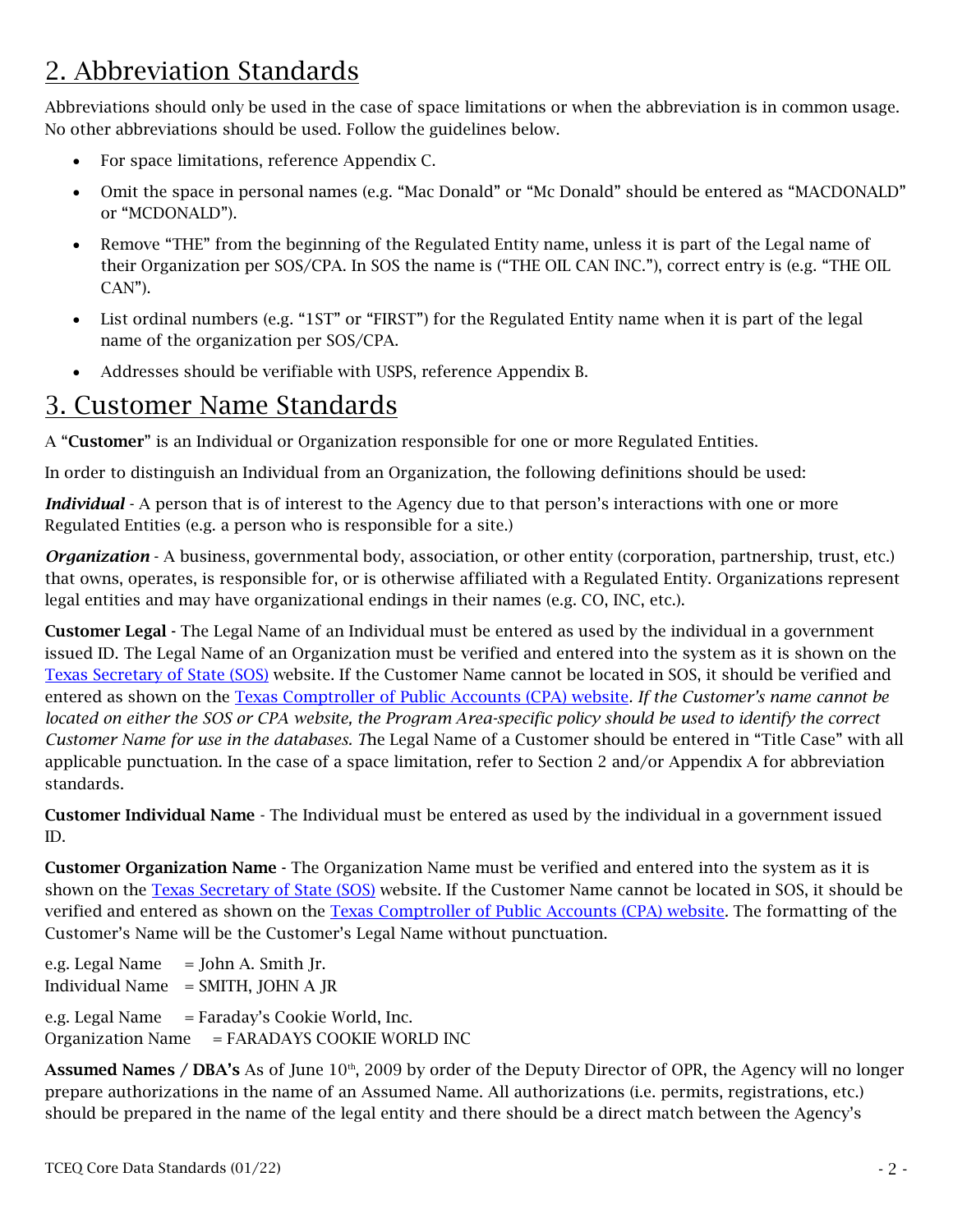<span id="page-2-0"></span>Customer Name and that entity's Tax ID number. The Customer's Legal Name should also be used instead of using Doing Business As (DBA) Names in any part of the name.

# 4. City, Town, County, and Special District Name Standards

*City* – The word "City" should be first, followed by the word "of", then the name of the city (e.g. CITY OF HOUSTON). A division of the city such as the City of Houston Fire Department is considered a Regulated Entity owned by the City of Houston.

| <b>Regulated Entities (City Department or Division)</b> | <b>Customers (City Name)</b> |
|---------------------------------------------------------|------------------------------|
| <b>CITY OF AUSTIN WATER WORKS</b>                       | <b>CITY OF AUSTIN</b>        |
| CITY OF TAYLOR PARKS AND RECREATIONAL DEPARTMENT        | <b>CITY OF TAYLOR</b>        |
| CITY OF GEORGETOWN POLICE DEPARTMENT                    | CITY OF GEORGETOWN           |
| TOWN OF FLOWER MOUND WATER DEPARTMENT                   | TOWN OF FLOWER MOUND         |

*Town* – The rules for Towns are the same as for Cities (e.g. TOWN OF FLOWER MOUND).

*County* – The County's name should be followed by the word County.

| <b>Regulated Entities (County)</b>            | <b>Customers (County)</b> |
|-----------------------------------------------|---------------------------|
| TRAVIS COUNTY PARKS AND RECREATION DEPARTMENT | <b>TRAVIS COUNTY</b>      |
| TAYLOR COUNTY WASTE DISPOSAL DEPARTMENT       | <b>TAYLOR COUNTY</b>      |
| HARRIS COUNTY PUBLIC HEALTH DEPARTMENT        | <b>HARRIS COUNTY</b>      |

*School and other Districts* – The name of the school is the Regulated Entity and the name of the school district is the name of the Customer. Refer to Appendix D for standard abbreviations.

| <b>Regulated Entities (School)</b> | <b>Customers (School District)</b> |
|------------------------------------|------------------------------------|
| COVINGTON MIDDLE SCHOOL            | AUSTIN ISD                         |
| REAGAN HIGH SCHOOL                 | AUSTIN ISD                         |
| ROUND ROCK HIGH SCHOOL             | ROUND ROCK ISD                     |

# 5, Government Agency, Military, and Organization Name Standards

Federal, State and Military Organization names MUST be spelled out in full and NOT abbreviated, unless the abbreviation is in common use. Also, abbreviations can be used in cases of space limitations. The CPA website should be used to verify State Agency Names. The CPA and SOS websites should both be used to verify Organization Names. The current name shown by SOS/CPA should be reflected in TCEQ data.

### 6. Customer Organizational Indicators

Central Registry will accept organizational indicators in an Organization's name as registered with [SOS/](https://direct.sos.state.tx.us/acct/acct-login.asp)CPA. The acceptable organizational indicators can be found in Appendix A.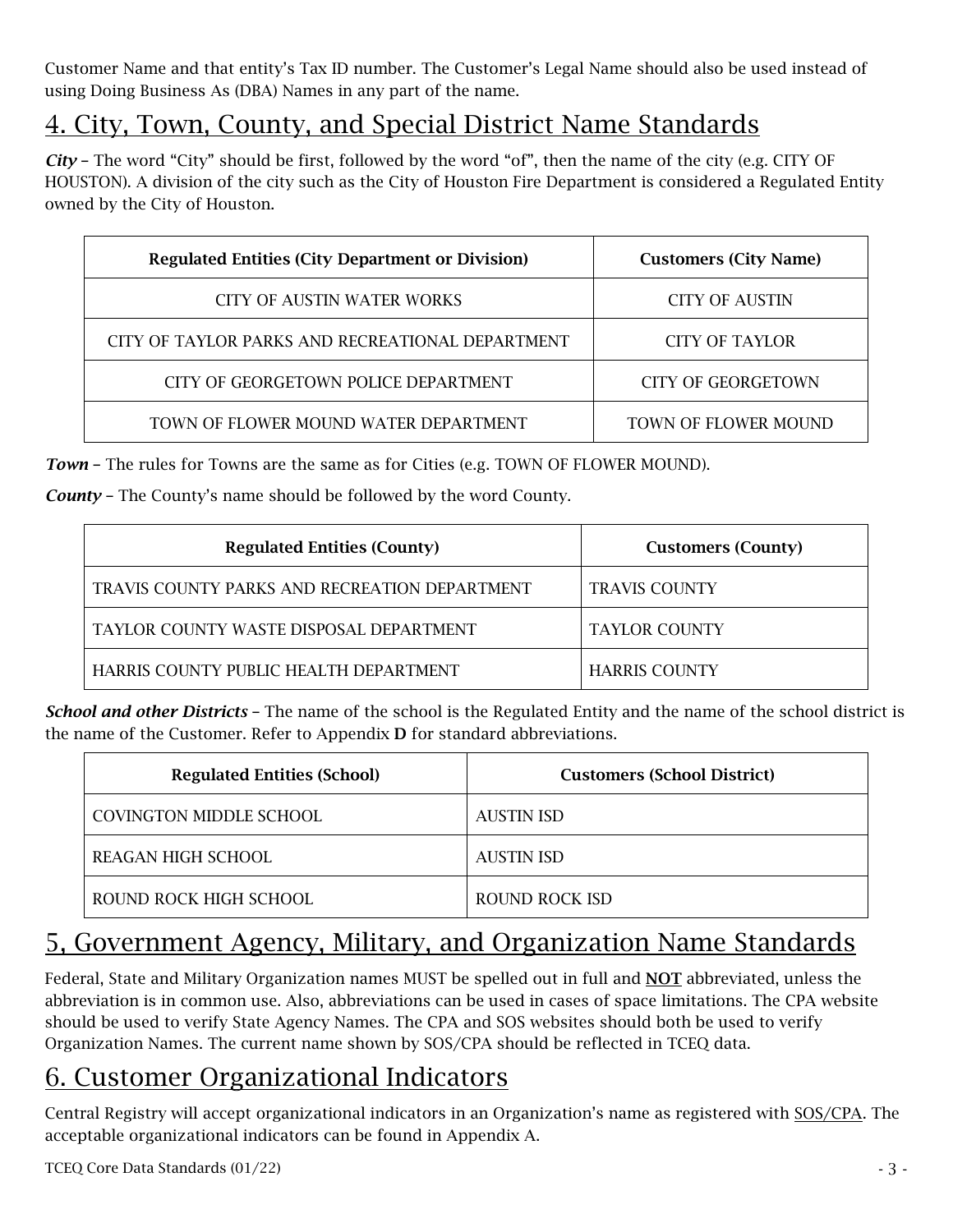# <span id="page-3-0"></span>7. Individual Name and Co-Owner Standards

#### The standards below are to be used by non-integrated programs when there is only one name field in their legacy system.

*Individual* — If there are only two names that make up the full name, do not use any commas. If there is a compound name, always put a comma after the last name. If there is a suffix, the suffix should follow the last name, then a comma followed by the first name.

| Non-Standard      | <b>Standard</b>   |
|-------------------|-------------------|
| William Smith     | SMITH WILLIAM     |
| James Earl Jones  | JONES, JAMES EARL |
| William Smith Jr. | SMITH JR, WILLIAM |

### 8. Regulated Entity/Alternate Regulated Entity Standards

A "Regulated Entity" is a person, organization, place, or thing that is of environmental interest to TCEQ where regulatory activities of interest to the Agency occur or have occurred in the past. Examples are sites, facilities and licenses.

- The Regulated Entity/Alternate Regulated Entity name is the name of the particular location, person, or operation, not the Customer Name.
- A Regulated Entity/Alternate Regulated Entity name should not include Organizational indicators in the name. (e.g. INC, CO, LP, COMPANY or COMPANIES, etc.).
- Do not use generic Regulated Entity names. Select a unique RE name identifier. (see chart below).

| Non-Standard                | <b>Standard</b>                 |
|-----------------------------|---------------------------------|
| Bayport Plant               | EXXON MOBIL BAYPORT PLANT       |
| <b>Channelview Facility</b> | <b>CHANNELVIEW FACILITY 236</b> |
| Jiffy Lube                  | JIFFY LUBE YAGER LANE           |

• Include identifier numbers that are part of the name used by the organization to make the Regulated Entity unique.

(e.g. 7 ELEVEN 1611 25758)

• No Official Regulated Entity / Alternate Regulated Entity Name Some sites have no official Regulated Entity/Alternate Regulated Entity name; therefore assign a descriptive name such as the entity's lot size, street address, or other identifier particular to the entity (e.g. "6.22 Acre Warehouse Property"). See chart below).

| <b>Regulated Entity Description</b> | <b>Regulated Entity Name</b>        |
|-------------------------------------|-------------------------------------|
| <b>6.22 ACRE WAREHOUSE PROPERTY</b> | <b>6.22 ACRE WAREHOUSE PROPERTY</b> |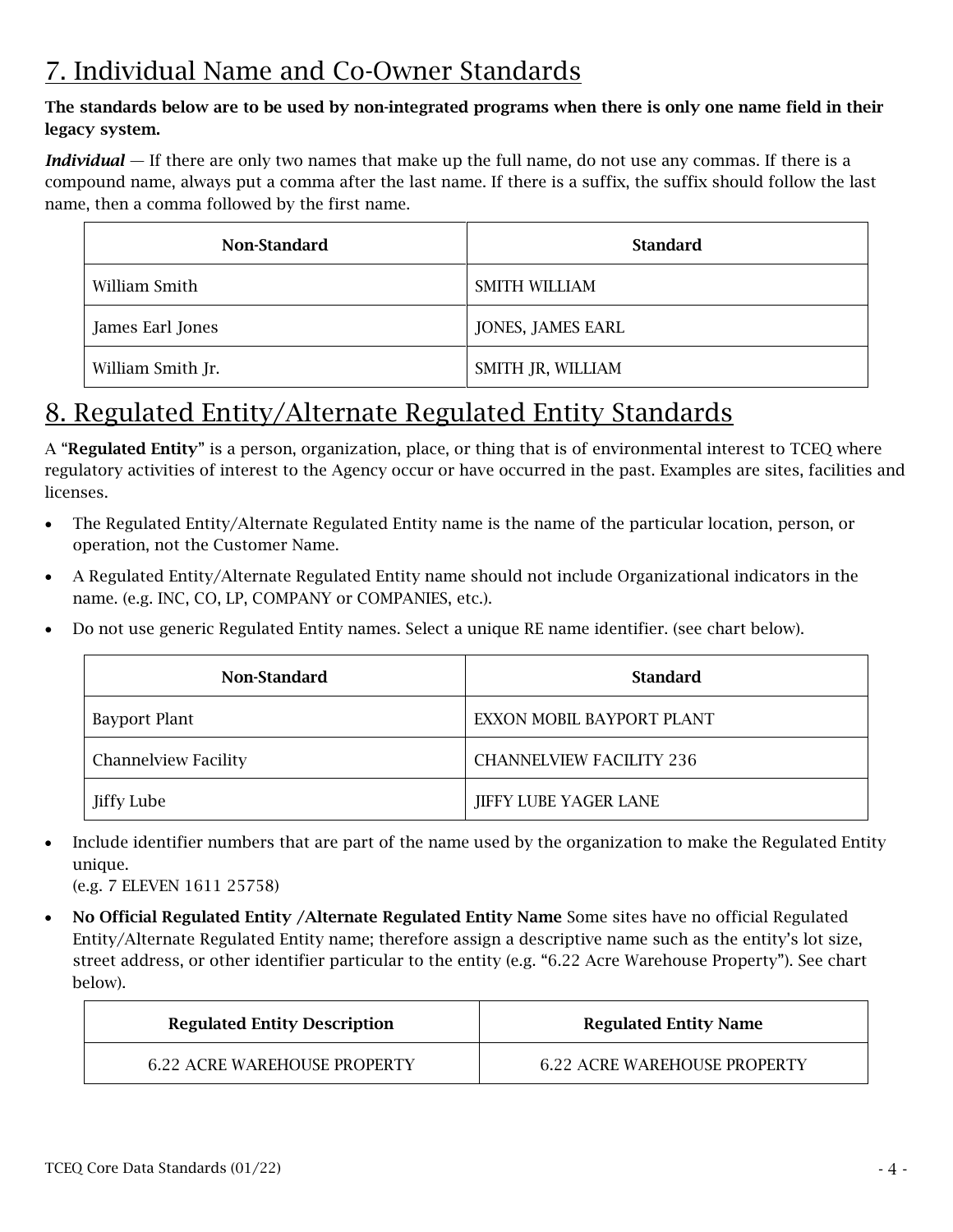<span id="page-4-0"></span>Multiple Street Numbers for One Location If there are multiple street numbers for one location, contact the Regulated Entity to determine which number will be used consistently as the street address by all programs. (e.g. Between 300, 301, 303, and 400 Owl Hollow, it has been determined that 300 Owl Hollow will serve as the street address for this entity).

Place the remaining street numbers in the Regulated Entity Physical Location Description Section.

Physical Location Field - LOT COVERING TWO BLOCKS RANGING FROM 300-400 OWL HOLLOW

### 9. Mailing Address and Physical Location Description

- All addresses must be verified using the US Postal Service address "look-up" website located at http://zip4.usps.com/zip4/welcome.jsp
- Abbreviate address prefixes and suffixes using the standard abbreviations listed in Appendix B.
- Use format of PO BOX., NOT P O BOX when a Post Office Box mailing address is used.
- Abbreviate both one letter and two letter directional symbols. (e.g. S for South and SW for Southwest).
- Omit spaces in two-character directional symbols (e.g. NE not N E).
- Do not abbreviate the street name when the name of a street is the same word as a directional indicator (e.g. 123 EAST ST, *not* 123 E ST).
- Do not put meaningless data in the address field or physical location description: (e.g. Unknown, N/A, Unobtainable, Not a Street Address, See Lat/Long, etc.)

### 10. Geographic Location Standards

The Geographic Location of a Regulated Entity represents the actual physical location of where the regulated action is taking place.

Use these guidelines for mailing addresses:

- A Physical Address needs to contain the geographic location of the Regulated Entity.
- Do not use PO Boxes for a Regulated Entity's Physical Address.
- Do not use Rural Routes. These were replaced with road names by the US Postal Service.
- The following rules apply when using addresses denoting an intersection:
	- o List Street names in alphabetical order (e.g. ARLINGTON RD & WILSON BLVD).
- List alphabetical street names before numerically designated streets and highways (e.g. GLEEBE RD & 2ND ST).

#### The standards for Contacts are to be used by non-integrated programs when there is more than one name field in their legacy system.

Use the following data entry format if there are multiple name fields used in the legacy system (e.g. First Name Field, Last Name Field.

First Name and Middle Name are 15 characters each. Last Name is 28 characters. Suffix is 5 characters and Prefix is 3 characters.

#### *Do not use periods in prefixes and suffixes (e.g. SR not SR.)*

Acceptable Contact Prefixes and Suffixes are listed in the table below: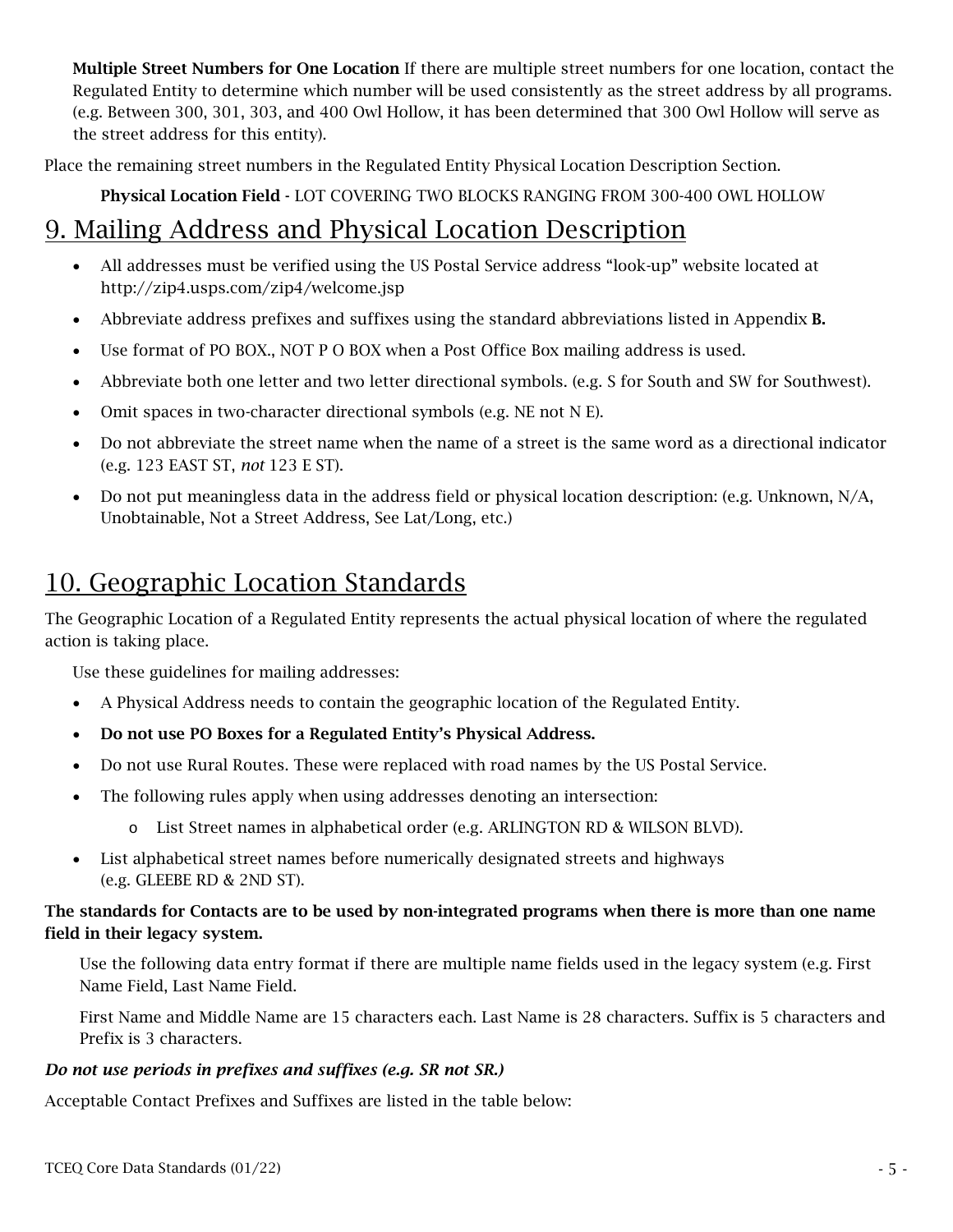# <span id="page-5-0"></span>11. Contact Name Standards

A "Contact" is a person who serves as the liaison to TCEQ for one or more Additional IDs. Every Contact will have a specific role in relation to the additional ID (Owner Contact, Billing Contact, Technical Contact, etc.). A different set of Contact Roles will be available depending on the Program Area,

- All Contact Names and Contact Information should be entered using only capital letters to ensure consistency throughout the agency.
- The Organization Name field for Contacts should be used to capture the name of the company that the Contact works for, not the company that they represent (e.g. as in the case of a consultant.)
- The Job Title field should be used to capture the name of the position that the Contact holds at their company.

| <b>CONTACT TYPE</b>            | <b>ACCEPTABLE ABBREVIATIONS</b> |
|--------------------------------|---------------------------------|
|                                | CAP                             |
|                                | <b>COL</b>                      |
|                                | ${\rm DR}$                      |
|                                | <b>GEN</b>                      |
|                                | $\mathop{\rm LT}\nolimits$      |
|                                | $_{\rm{LTC}}$                   |
|                                | MAJ                             |
| $\ensuremath{\mathsf{PREFIX}}$ | <b>MISS</b>                     |
|                                | $\operatorname{MR}$             |
|                                | <b>MRS</b>                      |
|                                | <b>MSGT</b>                     |
|                                | <b>REVEREND</b>                 |
|                                | $\operatorname{SGT}$            |
|                                | <b>SISTER</b>                   |
|                                | THE HONORABLE                   |
|                                | CPA                             |
|                                | $\mathbf{CPM}$                  |
|                                | <b>DDS</b>                      |
|                                | $\mathbf{DVM}$                  |
|                                | ESQ                             |
|                                | $\bf I$                         |
| ${\rm SUFFIX}$                 | $\rm II$                        |
|                                | $\quad \  III$                  |
|                                | ${\rm IV}$                      |
|                                | $\rm JD$                        |
|                                | $\rm J R$                       |
|                                | MD                              |
|                                | ${\sf SR}$                      |
|                                | $\mathbf V$                     |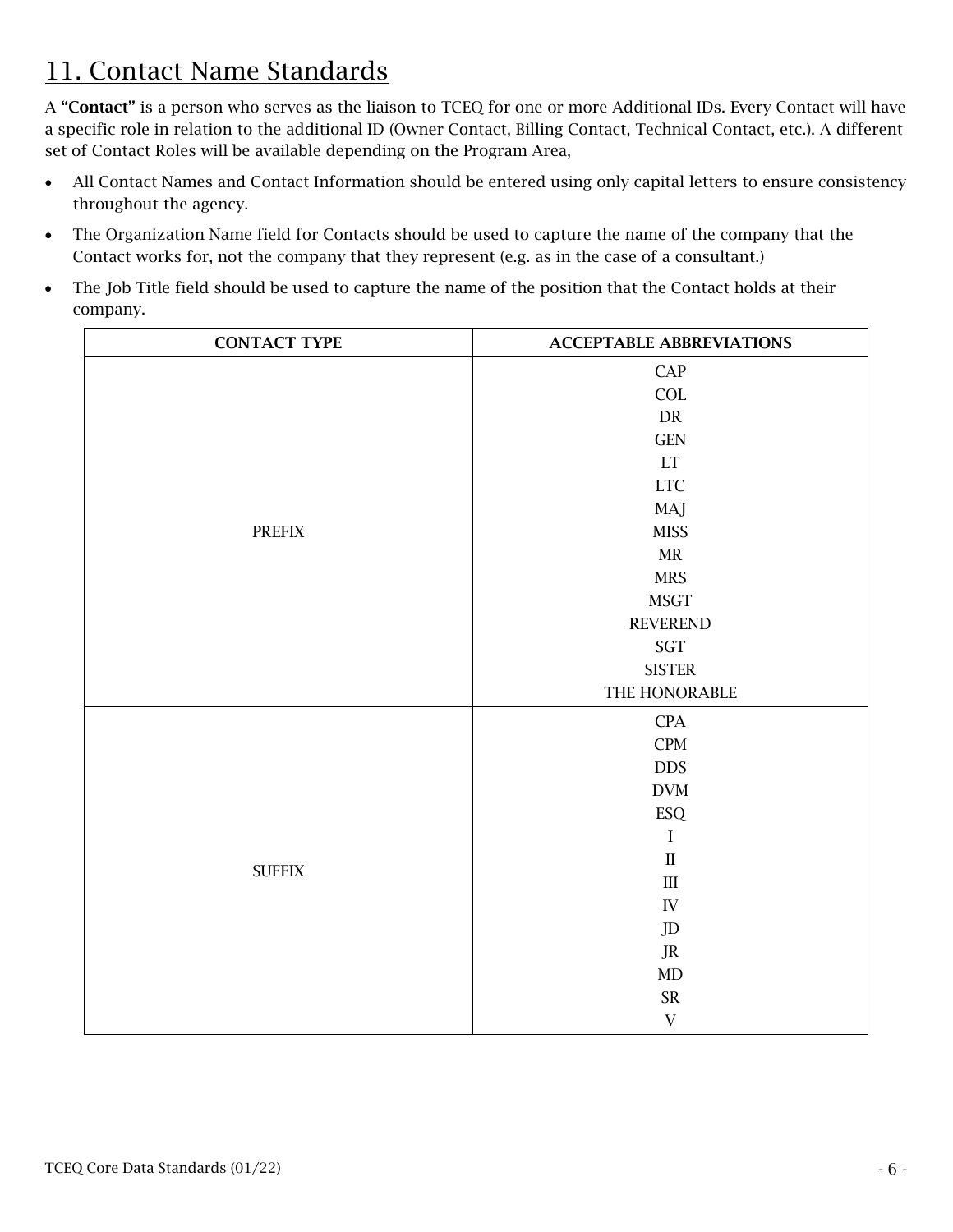### <span id="page-6-0"></span>12. Appendices

### Appendix A

#### Customer Organizational Indicators

*Abbreviations should only be used in the case of space limitations or when the abbreviation is in common usage, otherwise the Name should be reflected as it appears in SOS/CPA.*

| <b>Entity Type</b>                        | <b>Organizational Indicator</b>           | <b>Acceptable Abbreviations</b> |
|-------------------------------------------|-------------------------------------------|---------------------------------|
| For Profit Corporation                    | Company                                   | Co                              |
|                                           | Companies                                 | Co                              |
|                                           | Corporation                               | Corp                            |
|                                           | Incorporated                              | Inc                             |
|                                           | Limited                                   | Ltd                             |
| Limited Liability Company                 | <b>Limited Liability Company</b>          | <b>LLC</b>                      |
|                                           | <b>Limited Company</b>                    | LC / Ltd Co                     |
| Limited Partnership                       | Limited Partnership                       | LP                              |
|                                           | Limited                                   | Ltd                             |
|                                           | Limited Liability Limited Partnership     | <b>LLLP</b>                     |
| Nonprofit Corporation                     | May use any that can be used by For       | Co                              |
|                                           | Profit Corporation                        | Corp                            |
|                                           |                                           | Inc                             |
|                                           |                                           | Ltd                             |
| Professional Association                  | Professional Association                  | PA                              |
|                                           | Associated                                | <b>ASSOC</b>                    |
|                                           | Associates                                | <b>ASSOC</b>                    |
|                                           | Association                               | <b>ASSOC</b>                    |
| Professional Corporation                  | Professional Corporation                  | <b>PC</b>                       |
|                                           | Company                                   | Co                              |
|                                           | Corporation                               | Corp                            |
|                                           | Incorporated                              | Inc                             |
|                                           | Limited                                   | Ltd                             |
| Professional Limited Liability<br>Company | Professional Limited Liability<br>Company | <b>PLLC</b>                     |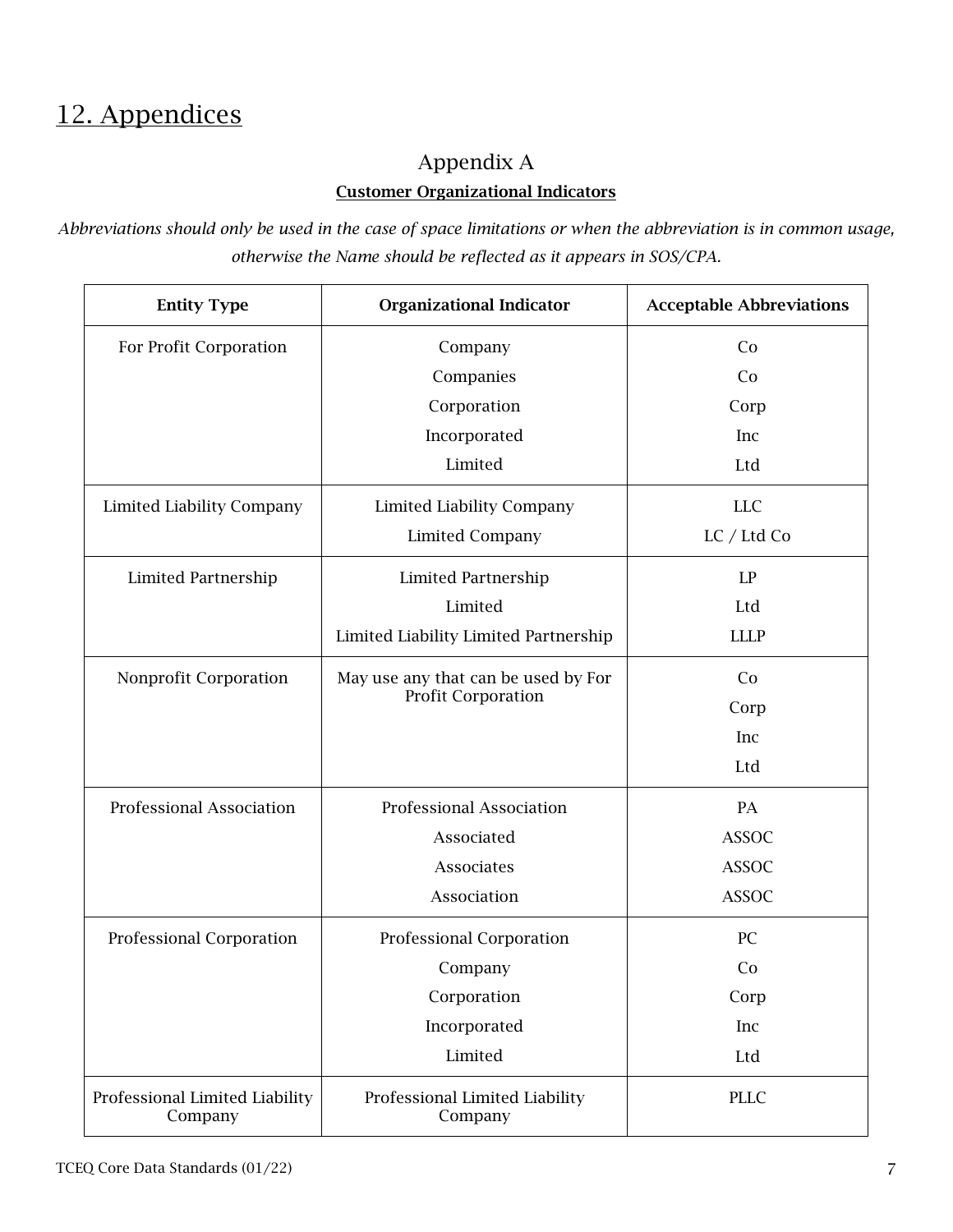### Appendix B

### Standard Address Abbreviations

### *Full list located at [USPS Street and Secondary Unit Abbreviations](https://pe.usps.com/text/pub28/28apc_002.htm)*

| <b>Standard Address Names</b> | <b>Acceptable Abbreviations</b> |
|-------------------------------|---------------------------------|
| Alley                         | <b>ALY</b>                      |
| Apartment                     | APT                             |
| Avenue                        | <b>AVE</b>                      |
| Boulevard                     | <b>BLVD</b>                     |
| Camino                        | <b>CMN</b>                      |
| Causeway                      | <b>CSWY</b>                     |
| Circle                        | CIR                             |
| Circulo                       | <b>CIR</b>                      |
| County                        | <b>CNTY</b>                     |
| Crossing                      | <b>XING</b>                     |
| <b>Drive</b>                  | DR                              |
| Expressway                    | <b>EXPY</b>                     |
| Freeway                       | <b>FWY</b>                      |
| Highway                       | <b>HWY</b>                      |
| Lane                          | <b>LN</b>                       |
| Loop                          | <b>LOOP</b>                     |
| Mile                          | $\rm MI$                        |
| Motorway                      | <b>MTWY</b>                     |
| Northeast                     | NE                              |
| Northwest                     | $\ensuremath{\text{NW}}$        |
| Overpass                      | <b>OPAS</b>                     |
| Park                          | <b>PARK</b>                     |
| Parkway                       | <b>PKWY</b>                     |
| Paseo                         | PAS                             |
| Pass                          | PASS                            |
| Path                          | <b>PATH</b>                     |
| Plaza                         | PLZ                             |
| Road                          | RD                              |
| Room                          | $\mathrm{RM}$                   |
| Row                           | <b>ROW</b>                      |
| Southeast                     | <b>SE</b>                       |
| Southwest                     | $\text{SW}\xspace$              |
| Square                        | SQ                              |
| Street                        | ST                              |
| Suite                         | <b>STE</b>                      |
| Throughway                    | <b>TRWY</b>                     |
| Trafficway                    | <b>TRFY</b>                     |
| Trail                         | TRL                             |
| Turnpike                      | <b>TPKE</b>                     |
| Underpass                     | <b>UPAS</b>                     |
| Walk                          | <b>WALK</b>                     |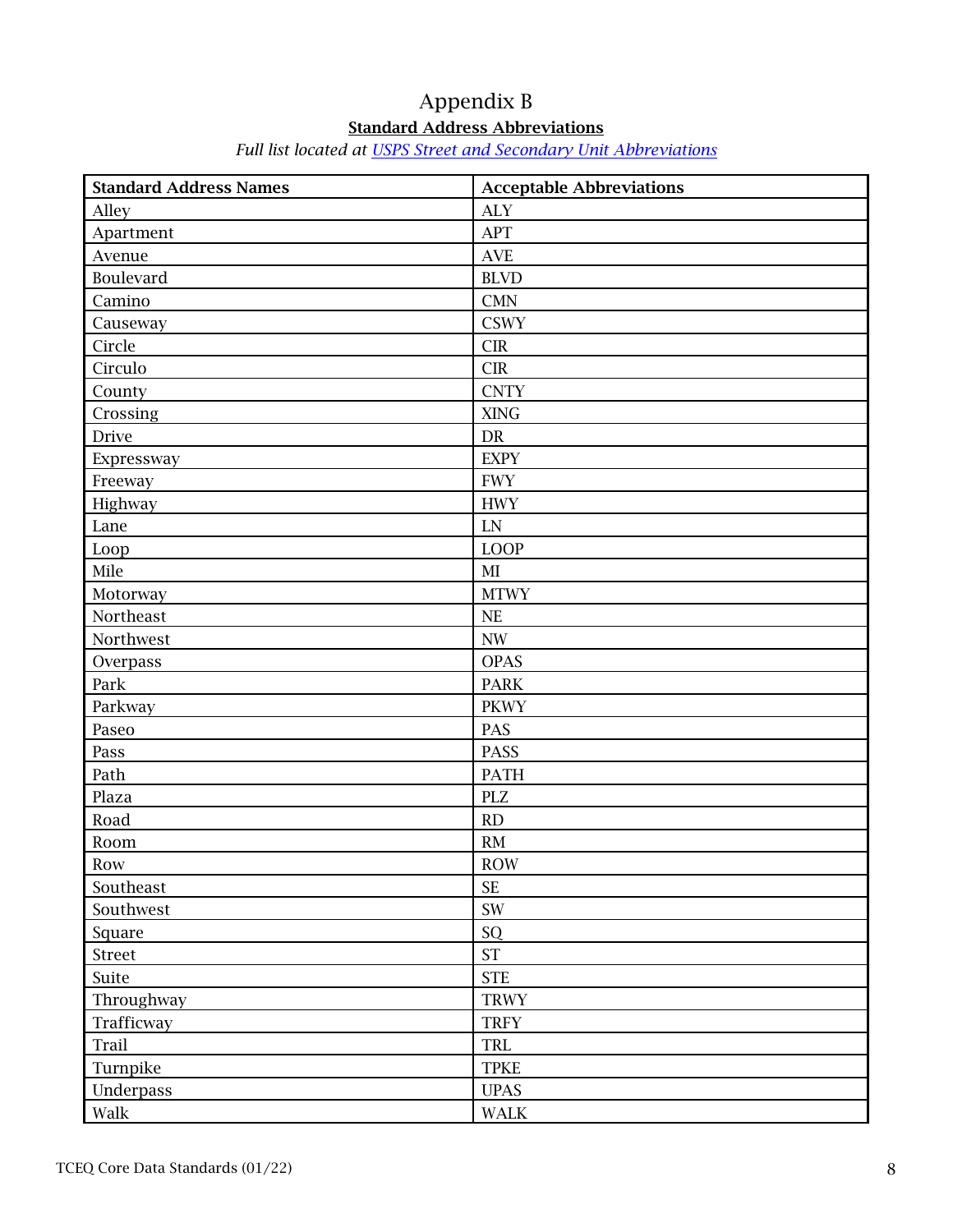### Appendix C Standard Abbreviations

*Abbreviations should only be used in the case of space limitations or when the abbreviation is in common usage, otherwise the Name should be reflected as it [appears in SOS/CPA. A full list located at USPS business word](https://pe.usps.com/text/pub28/28apg.htm) abbreviations.* 

| <b>Business Word</b>                           | <b>Abbreviation</b> | <b>Business Word</b>    | <b>Abbreviation</b> | <b>Business Word</b>        | Abbreviation    |
|------------------------------------------------|---------------------|-------------------------|---------------------|-----------------------------|-----------------|
| Academy                                        | <b>ACDMY</b>        | Extension               | <b>EXT</b>          | Professional                | PA              |
| Accountant                                     | <b>ACCNT</b>        | Gardens                 | <b>GDNS</b>         | Association                 |                 |
| Agency                                         | <b>AGCY</b>         | Grocery                 | <b>GROCY</b>        | Professional<br>Corporation | PC              |
| Airport                                        | <b>ARPRT</b>        | Hardware                | <b>HDWR</b>         | Railroad                    | RR              |
| Annex                                          | <b>ANX</b>          | Headquarters            | <b>HDQTRS</b>       | Railway                     | <b>RLWY</b>     |
| <b>Associates</b>                              | <b>ASSOC</b>        | Hospital                | <b>HOSP</b>         | Refinery                    | <b>RFNRY</b>    |
| Attorney                                       | <b>ATTY</b>         | Industrial              | <b>IND</b>          | Representative              | <b>REP</b>      |
| Authority                                      | <b>ATHRTY</b>       | Industry                | <b>INDUST</b>       | Saint                       | <b>ST</b>       |
| <b>Board</b>                                   | BD                  | International           | <b>INTRNTL</b>      | Sand & Gravel               | S&G             |
| <b>Branch</b>                                  | <b>BR</b>           | Institute               | <b>INST</b>         | School                      | <b>SCHL</b>     |
| Building                                       | <b>BLDG</b>         | Insurance               | <b>INS</b>          | Senator                     | <b>SEN</b>      |
| <b>Bureau</b>                                  | <b>BUR</b>          | Laboratory              | LAB                 | Service                     | <b>SVC</b>      |
| <b>Bypass</b>                                  | <b>BYP</b>          | Landfill                | <b>LNDFLL</b>       | <b>Service Station</b>      | SS              |
| Center                                         | <b>CTR</b>          | Landing                 | <b>LNDG</b>         | Sewage                      |                 |
| Central                                        | <b>CTRL</b>         | Liquid<br>Petroleum Gas | LPG                 | Treatment<br>Plant          | <b>STP</b>      |
| Certificate of<br>Convenience<br>and Necessity | <b>CCN</b>          | Lumber                  | <b>LMBR</b>         | Society                     | <b>SCTY</b>     |
|                                                |                     | Machine                 | <b>MACH</b>         | Station                     | <b>STA</b>      |
| Chemical                                       | <b>CHEML</b>        | Management              | <b>MGMT</b>         | Substation                  | <b>SUBSTA</b>   |
| Cleaners                                       | <b>CLNR</b>         | Manufacturing           | <b>MFG</b>          | Surveyors                   | <b>SURVYR</b>   |
| Commission                                     | <b>COMM</b>         | Market                  | <b>MKT</b>          | System                      | <b>SYST</b>     |
| Construction                                   | <b>CONSTRCTN</b>    | Memorial                | <b>MEML</b>         | Tank field                  | <b>TKFLD</b>    |
| Contractor                                     | <b>CONTR</b>        | Metropolitan            | <b>METRO</b>        | Terminal                    | <b>TRMNL</b>    |
| Court                                          | <b>CT</b>           | Mobile Home             | <b>MHP</b>          | Terrace                     | <b>TER</b>      |
| Courts                                         | <b>CTS</b>          | Park                    |                     | Township                    | <b>TWP</b>      |
| Disposal                                       | <b>DSPSL</b>        | Mount                   | <b>MT</b>           | Trailer                     | TRLR            |
| Department                                     | <b>DEPT</b>         | Municipal               | <b>MNCPL</b>        | Transportation              | <b>TRNSPRTN</b> |
| Disposal                                       | <b>DSPSL</b>        | National                | <b>NATL</b>         | Transporter                 | <b>TRNSPRT</b>  |
| District                                       | <b>DIST</b>         | Number                  | NO                  | Treatment                   | <b>TRTMNT</b>   |
| Division                                       | $\rm{DIV}$          | Office                  | <b>OFC</b>          | University                  | <b>UNIV</b>     |
| Electric                                       | <b>ELECTR</b>       | Partnership             | <b>PRTNRSHP</b>     | Via                         | <b>VIA</b>      |
| Engineer                                       | <b>ENGR</b>         | Plant                   | <b>PLNT</b>         | Vista                       | <b>VIS</b>      |
| Exchange                                       | <b>EXCH</b>         | Power & Light           | P&L                 | Warehouse                   | <b>WRHSE</b>    |